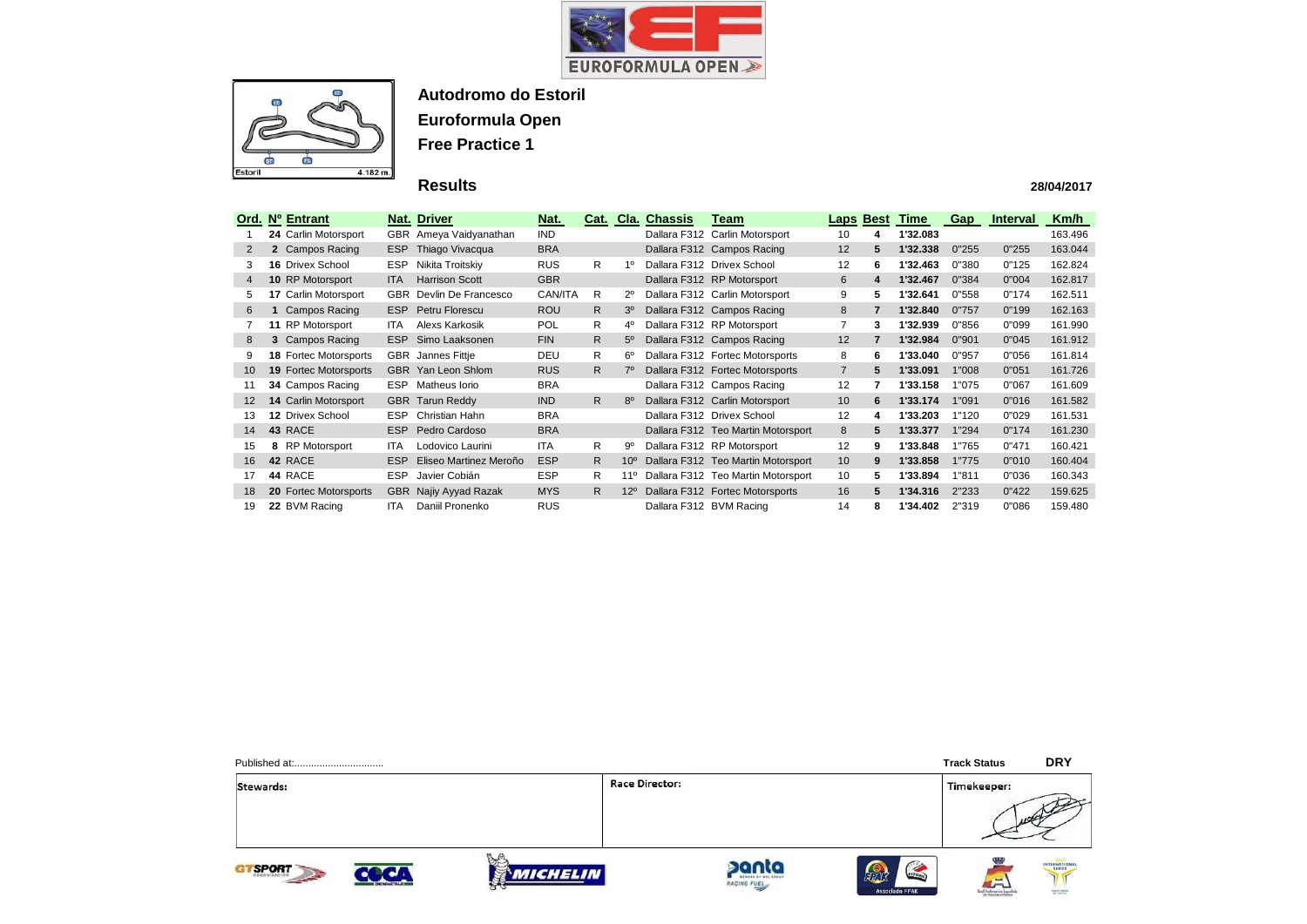

 $\bullet$ 

**Euroformula Open Free Practice 1**

### **LAP ANALYSIS**

| Number                   |          | 1              |              |          | $\mathbf{2}$   |              |                 | 3              |              | 8               |                |              |                 | 10             |              |
|--------------------------|----------|----------------|--------------|----------|----------------|--------------|-----------------|----------------|--------------|-----------------|----------------|--------------|-----------------|----------------|--------------|
| Lap                      | Lap Time | <b>Partial</b> | <b>Speed</b> | Lap Time | <b>Partial</b> | <b>Speed</b> | <b>Lap Time</b> | <b>Partial</b> | <b>Speed</b> | <b>Lap Time</b> | <b>Partial</b> | <b>Speed</b> | <b>Lap Time</b> | <b>Partial</b> | <b>Speed</b> |
| $1a - 1$                 | 0'20.750 | 0'20.750       | 229.788      | 0'21.673 | 0'21.673       | 191.490      | 0'24.346        | 0'24.346       | 161.435      | 0'21.777        | 0'21.777       | 227.849      | 0'20.830        | 0'20.830       | 227.848      |
| $1^a - 2$                | 1'15.512 | 0'54.762       |              | 1'08.711 | 0'47.038       |              | 1'15.178        | 0'50.832       |              | 1'09.667        | 0'47.890       |              | 1'08.785        | 0'47.955       |              |
| $1^a - 3$                | 1'45.459 | 0'29.947       |              | 1'37.474 | 0'28.763       |              | 1'44.806        | 0'29.628       |              | 1'39.077        | 0'29.410       |              | 1'37.410        | 0'28.625       |              |
| $2^a - 1$                | 0'19.380 | 0'19.380       | 230.770      | 0'19.311 | 0'19.311       | 234.783      | 0'21.426        | 0'21.426       | 202.248      | 0'19.429        | 0'19.429       | 232.759      | 0'19.238        | 0'19.238       | 234.274      |
| $2^a - 2$                | 1'04.773 | 0'45.393       |              | 1'04.293 | 0'44.982       |              | 1'10.791        | 0'49.365       |              | 1'05.454        | 0'46.025       |              | 1'04.975        | 0'45.737       |              |
| $2^a - 3$                | 1'33.636 | 0'28.863       |              | 1'32.764 | 0'28.471       |              | 1'40.151        | 0'29.360       |              | 1'34.752        | 0'29.298       |              | 1'35.926        | 0'30.951       |              |
| $3a - 1$                 | 0'19.184 | 0'19.184       | 231.264      | 0'19.313 | 0'19.313       | 235.808      | 0'19.634        | 0'19.634       | 231.760      | 0'19.339        | 0'19.339       | 233.767      | 0'19.170        | 0'19.170       | 234.274      |
| $3^a - 2$                | 1'04.258 | 0'45.074       |              | 1'04.304 | 0'44.991       |              | 1'05.303        | 0'45.669       |              | 1'05.435        | 0'46.096       |              | 1'04.094        | 0'44.924       |              |
| $3^a - 3$                | 1'32.954 | 0'28.696       |              | 1'32.811 | 0'28.507       |              | 1'34.181        | 0'28.878       |              | 1'34.452        | 0'29.017       |              | 1'32.467        | 0'28.373       |              |
| $4^a - 1$                | 0'19.095 | 0'19.095       | 233.262      | 0'19.067 | 0'19.067       | 237.363      | 0'19.407        | 0'19.407       | 232.258      | 0'19.374        | 0'19.374       | 233.767      | 0'19.130        | 0'19.130       | 236.843      |
| $4^a - 2$                | 1'08.151 | 0'49.056       |              | 1'03.905 | 0'44.838       |              | 1'04.710        | 0'45.303       |              | 1'05.201        | 0'45.827       |              | 1'04.444        | 0'45.314       |              |
| $4^a - 3$                | 1'39.069 | 0'30.918       |              | 1'32.338 | 0'28.433       |              | 1'33.393        | 0'28.683       |              | 1'34.376        | 0'29.175       |              | 1'32.791        | 0'28.347       |              |
| $5^a - 1$                | 0'19.299 | 0'19.299       | 230.278      | 0'19.217 | 0'19.217       | 237.363      | 0'19.315        | 0'19.315       | 232.259      | 0'23.610        | 0'23.610       | 235.295      | 0'19.132        | 0'19.132       | 237.363      |
| $5^a - 2$                | 1'04.424 | 0'45.125       |              | 1'04.404 | 0'45.187       |              | 1'04.525        | 0'45.210       |              | 1'17.342        | 0'53.732       |              | 1'04.625        | 0'45.493       |              |
| $5^a - 3$                | 1'32.918 | 0'28.494       |              | 1'32.818 | 0'28.414       |              | 1'33.281        | 0'28.756       |              | 1'56.639        | 0'39.297       | PIT          | 1'40.300        | 0'35.675       | PIT          |
| $6^a - 1$                | 0'19.247 | 0'19.247       | 230.278      | 0'19.201 | 0'19.201       | 236.843      | 0'19.264        | 0'19.264       | 232.759      | 3'58.496        | 3'58.496       |              |                 |                |              |
| $6^a - 2$                | 1'04.253 | 0'45.006       |              | 1'04.380 | 0'45.179       |              | 1'04.313        | 0'45.049       |              | 4'59.343        | 1'00.847       |              |                 |                |              |
| $6^a - 3$                | 1'32.840 | 0'28.587       |              | 1'42.163 | 0'37.783       | PIT          | 1'32.984        | 0'28.671       |              | 5'29.236        | 0'29.893       |              |                 |                |              |
| $7^a - 1$                | 0'20.711 | 0'20.711       | 232.259      | 3'18.496 | 3'18.496       |              | 0'19.957        | 0'19.957       | 233.262      | 0'19.470        | 0'19.470       | 234.783      |                 |                |              |
| $7^a - 2$                | 1'08.299 | 0'47.588       |              | 4'04.309 | 0'45.813       |              | 1'07.257        | 0'47.300       |              | 1'05.426        | 0'45.956       |              |                 |                |              |
| $7^a - 3$                | 1'48.895 | 0'40.596       | PIT          | 4'32.867 | 0'28.558       |              | 1'45.379        | 0'38.122       | PIT          | 1'34.458        | 0'29.032       |              |                 |                |              |
| $8^a - 1$                |          |                |              | 0'19.299 | 0'19.299       | 233.767      | 4'55.015        | 4'55.015       |              | 0'19.206        | 0'19.206       | 237.363      |                 |                |              |
| $8^a - 2$                |          |                |              | 1'04.347 | 0'45.048       |              | 5'45.358        | 0'50.343       |              | 1'04.848        | 0'45.642       |              |                 |                |              |
| $8^a - 3$                |          |                |              | 1'32.842 | 0'28.495       |              | 6'14.931        | 0'29.573       |              | 1'33.848        | 0'29.000       |              |                 |                |              |
| $9a - 1$                 |          |                |              | 0'19.276 | 0'19.276       | 234.274      | 0'19.748        | 0'19.748       | 230.278      | 0'21.353        | 0'21.353       | 237.886      |                 |                |              |
| $9^a - 2$                |          |                |              | 1'04.200 | 0'44.924       |              | 1'05.446        | 0'45.698       |              | 1'08.249        | 0'46.896       |              |                 |                |              |
| $9a - 3$                 |          |                |              | 1'32.749 | 0'28.549       |              | 1'34.277        | 0'28.831       |              | 1'37.593        | 0'29.344       |              |                 |                |              |
| $10a - 1$                |          |                |              | 0'19.243 | 0'19.243       | 234.783      | 0'19.486        | 0'19.486       | 229.300      | 0'19.228        | 0'19.228       | 236.324      |                 |                |              |
| $10^a - 2$               |          |                |              | 1'04.252 | 0'45.009       |              | 1'04.676        | 0'45.190       |              | 1'05.304        | 0'46.076       |              |                 |                |              |
| $10^a - 3$               |          |                |              | 1'32.892 | 0'28.640       |              | 1'33.178        | 0'28.502       |              | 1'34.506        | 0'29.202       |              |                 |                |              |
| $11a - 1$                |          |                |              | 0'20.177 | 0'20.177       | 234.783      | 0'19.400        | 0'19.400       | 231.264      | 0'21.104        | 0'21.104       | 229.300      |                 |                |              |
| $11a - 2$                |          |                |              | 1'05.993 | 0'45.816       |              | 1'04.660        | 0'45.260       |              | 1'09.296        | 0'48.192       |              |                 |                |              |
| $11a - 3$                |          |                |              | 1'50.601 | 0'44.608       | PIT          | 1'33.328        | 0'28.668       |              | 1'49.935        | 0'40.639       | PIT          |                 |                |              |
| $12a - 1$                |          |                |              |          |                |              | 0'20.042        | 0'20.042       | 234.274      |                 |                |              |                 |                |              |
| $12^a - 2$<br>$12^a - 3$ |          |                |              |          |                |              | 1'08.327        | 0'48.285       |              |                 |                |              |                 |                |              |
| $13a - 1$                |          |                |              |          |                |              |                 |                |              |                 |                |              |                 |                |              |
| $13^a - 2$               |          |                |              |          |                |              |                 |                |              |                 |                |              |                 |                |              |
| $13^a - 3$               |          |                |              |          |                |              |                 |                |              |                 |                |              |                 |                |              |
| $14a - 1$                |          |                |              |          |                |              |                 |                |              |                 |                |              |                 |                |              |
| $14a - 2$                |          |                |              |          |                |              |                 |                |              |                 |                |              |                 |                |              |
| $14^a - 3$               |          |                |              |          |                |              |                 |                |              |                 |                |              |                 |                |              |
| $15a - 1$                |          |                |              |          |                |              |                 |                |              |                 |                |              |                 |                |              |
| $15^a - 2$               |          |                |              |          |                |              |                 |                |              |                 |                |              |                 |                |              |
| $15^a - 3$               |          |                |              |          |                |              |                 |                |              |                 |                |              |                 |                |              |
|                          |          |                |              |          |                |              |                 |                |              |                 |                |              |                 |                |              |
|                          |          |                |              |          |                |              |                 |                |              |                 |                |              |                 |                |              |

|          | <b>Ideal Lap</b> | <b>Ideal Lap</b> |          | <b>Ideal Lap</b> |          |          | <b>Ideal Lap</b> | <b>Ideal Lap</b> |          |
|----------|------------------|------------------|----------|------------------|----------|----------|------------------|------------------|----------|
| 0'19.095 | 0'19.095         | 0'19.067         | 0'19.067 | 0'19.264         | 0'19.264 | 0'19.206 | 0'19.206         | 0'19.130         | 0'19.130 |
| 1'04.101 | 0'45.006         | 1'03.905         | 0'44.838 | 1'04.313         | 0'45.049 | 1'04.848 | 0'45.642         | 1'04.054         | 0'44.924 |
| 1'32.595 | 0'28.494         | 1'32.319         | 0'28.414 | 1'32.815         | 0'28.502 | 1'33.848 | 0'29.000         | 1'32.401         | 0'28.347 |

| <b>Ideal Best Lap</b> |          |  |  |  |  |  |  |  |  |  |
|-----------------------|----------|--|--|--|--|--|--|--|--|--|
| 0'18.903              | 0'18.903 |  |  |  |  |  |  |  |  |  |
| 1'03.501              | 0'44.598 |  |  |  |  |  |  |  |  |  |
| 0'28.347<br>1'31.848  |          |  |  |  |  |  |  |  |  |  |

 $\bullet$ 











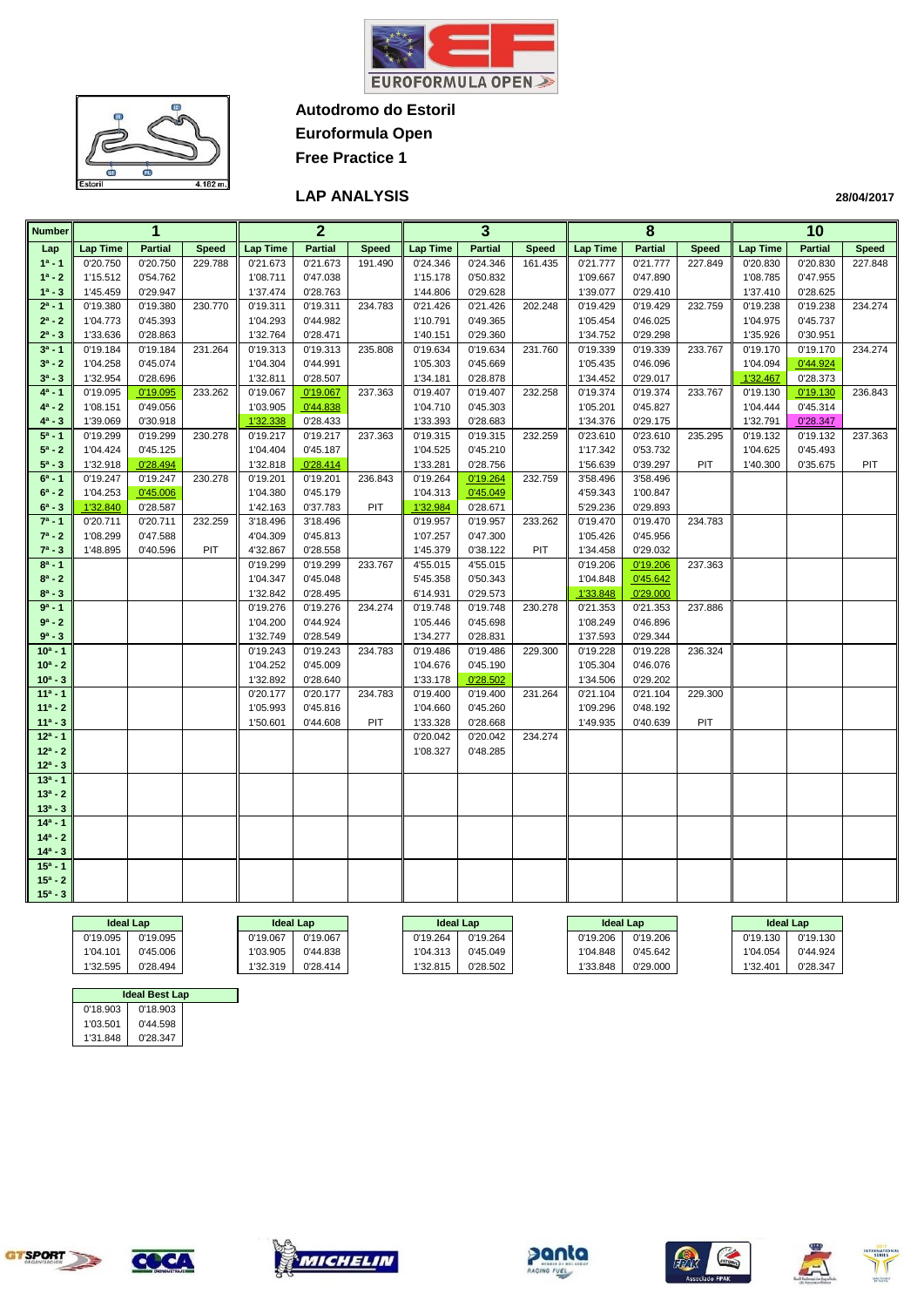



**Euroformula Open Free Practice 1**

### **LAP ANALYSIS**

| <b>Number</b>           |                      | 11                   |              | 12<br>14             |                      | 16           |                      |                      | 17           |                      |                      |              |                      |                      |              |
|-------------------------|----------------------|----------------------|--------------|----------------------|----------------------|--------------|----------------------|----------------------|--------------|----------------------|----------------------|--------------|----------------------|----------------------|--------------|
| Lap                     | <b>Lap Time</b>      | <b>Partial</b>       | <b>Speed</b> | <b>Lap Time</b>      | <b>Partial</b>       | <b>Speed</b> | <b>Lap Time</b>      | <b>Partial</b>       | <b>Speed</b> | <b>Lap Time</b>      | <b>Partial</b>       | <b>Speed</b> | <b>Lap Time</b>      | <b>Partial</b>       | <b>Speed</b> |
| $1a - 1$                | 0'20.965             | 0'20.965             | 229.300      | 0'21.604             | 0'21.604             | 203.774      | 0'22.635             | 0'22.635             | 203.774      | 0'21.114             | 0'21.114             | 226.416      | 0'21.290             | 0'21.290             | 197.803      |
| $1^a - 2$               | 1'09.012             | 0'48.047             |              | 1'10.984             | 0'49.380             |              | 1'10.801             | 0'48.166             |              | 1'10.101             | 0'48.987             |              | 1'12.814             | 0'51.524             |              |
| $1^a - 3$               | 1'38.237             | 0'29.225             |              | 1'40.230             | 0'29.246             |              | 1'39.827             | 0'29.026             |              | 1'39.329             | 0'29.228             |              | 1'42.026             | 0'29.212             |              |
| $2^a - 1$               | 0'19.151             | 0'19.151             | 236.324      | 0'19.632             | 0'19.632             | 232.258      | 0'19.469             | 0'19.469             | 230.278      | 0'19.263             | 0'19.263             | 232.759      | 0'19.331             | 0'19.331             | 232.258      |
| $2^a - 2$               | 1'04.317             | 0'45.166             |              | 1'05.330             | 0'45.698             |              | 1'05.257             | 0'45.788             |              | 1'04.585             | 0'45.322             |              | 1'04.500             | 0'45.169             |              |
| $2^a - 3$               | 1'32.939             | 0'28.622             |              | 1'34.051             | 0'28.721             |              | 1'34.204             | 0'28.947             |              | 1'33.125             | 0'28.540             |              | 1'33.131             | 0'28.631             |              |
| $3^a - 1$               | 0'19.006             | 0'19.006             | 237.363      | 0'19.386             | 0'19.386             | 233.262      | 0'19.339             | 0'19.339             | 231.264      | 0'19.247             | 0'19.247             | 233.767      | 0'19.351             | 0'19.351             | 232.759      |
| $3^a - 2$               | 1'04.038             | 0'45.032             |              | 1'04.710             | 0'45.324             |              | 1'04.770             | 0'45.431             |              | 1'04.385             | 0'45.138             |              | 1'04.301             | 0'44.950             |              |
| $3^a - 3$               | 1'33.037             | 0'28.999             |              | 1'33.203             | 0'28.493             |              | 1'33.644             | 0'28.874             |              | 1'33.088             | 0'28.703             |              | 1'32.855             | 0'28.554             |              |
| $4^a - 1$               | 0'19.204             | 0'19.204             | 236.843      | 0'20.357             | 0'20.357             | 235.808      | 0'19.282             | 0'19.282             | 232.258      | 0'19.244             | 0'19.244             | 234.783      | 0'19.123             | 0'19.123             | 233.262      |
| $4^a - 2$               | 1'04.594             | 0'45.390             |              | 1'07.327             | 0'46.970             |              | 1'05.433             | 0'46.151             |              | 1'04.203             | 0'44.959             |              | 1'04.033             | 0'44.910             |              |
| $4^a - 3$               | 1'33.278             | 0'28.684             |              | 1'36.250             | 0'28.923             |              | 1'35.709             | 0'30.276             |              | 1'32.631             | 0'28.428             |              | 1'32.641             | 0'28.608             |              |
| $5^a - 1$               | 0'22.338             | 0'22.338             | 195.299      | 0'19.282             | 0'19.282             | 233.262      | 0'19.317             | 0'19.317             | 232.258      | 0'19.146             | 0'19.146             | 235.808      | 0'19.988             | 0'19.988             | 234.783      |
| $5^a - 2$               | 1'14.076             | 0'51.738             |              | 1'05.013             | 0'45.731             |              | 1'04.469             | 0'45.152             |              | 1'03.959             | 0'44.813             |              | 1'11.226             | 0'51.238             |              |
| $5^a - 3$               | 1'44.090             | 0'30.014             |              | 1'33.607             | 0'28.594             |              | 1'33.174             | 0'28.705             |              | 1'32.463             | 0'28.504             |              | 1'40.166             | 0'28.940             |              |
| $6^a - 1$<br>$6^a - 2$  | 0'20.305<br>1'09.989 | 0'20.305             | 236.843      | 0'19.339             | 0'19.339             | 233.262      | 0'19.157             | 0'19.157             | 234.274      | 0'19.235             | 0'19.235<br>0'45.081 | 234.783      | 0'19.287             | 0'19.287<br>0'45.817 | 233.767      |
| $6^a - 3$               | 1'47.142             | 0'49.684<br>0'37.153 | PIT          | 1'04.929             | 0'45.590<br>0'28.934 |              | 1'04.822<br>1'33.622 | 0'45.665<br>0'28.800 |              | 1'04.316<br>1'33.037 | 0'28.721             |              | 1'05.104<br>1'34.485 | 0'29.381             |              |
| $7^a - 1$               |                      |                      |              | 1'33.863<br>0'19.334 | 0'19.334             | 234.783      | 0'22.991             | 0'22.991             | 225.000      | 0'19.408             | 0'19.408             | 235.295      | 0'19.761             | 0'19.761             | 232.759      |
| $7^a - 2$               |                      |                      |              | 1'14.066             | 0'54.732             |              | 1'26.422             | 1'03.431             |              | 1'04.570             | 0'45.162             |              | 1'13.158             | 0'53.397             |              |
| $7^a - 3$               |                      |                      |              | 1'44.230             | 0'30.164             |              | 1'56.340             | 0'29.918             |              | 1'40.068             | 0'35.498             | PIT          | 1'41.952             | 0'28.794             |              |
| $8a - 1$                |                      |                      |              | 0'26.906             | 0'26.906             | 233.767      | 0'19.323             | 0'19.323             | 230.770      | 6'08.505             | 6'08.505             |              | 0'19.312             | 0'19.312             | 232.259      |
| $8^a - 2$               |                      |                      |              | 1'17.578             | 0'50.672             |              | 1'04.873             | 0'45.550             |              | 6'57.912             | 0'49.407             |              | 1'05.786             | 0'46.474             |              |
| $8^a - 3$               |                      |                      |              | 2'00.792             | 0'43.214             | PIT          | 1'33.818             | 0'28.945             |              | 7'26.844             | 0'28.932             |              | 1'46.850             | 0'41.064             | PIT          |
| $9a - 1$                |                      |                      |              | 6'21.888             | 6'21.888             |              | 0'20.089             | 0'20.089             | 233.262      | 0'19.176             | 0'19.176             | 234.274      |                      |                      |              |
| $9a - 2$                |                      |                      |              | 7'11.066             | 0'49.178             |              | 1'13.200             | 0'53.111             |              | 1'04.291             | 0'45.115             |              |                      |                      |              |
| $9^a - 3$               |                      |                      |              | 7'40.740             | 0'29.674             |              | 1'53.518             | 0'40.318             | PIT          | 1'32.813             | 0'28.522             |              |                      |                      |              |
| $10a - 1$               |                      |                      |              | 0'20.442             | 0'20.442             | 230.770      |                      |                      |              | 0'19.476             | 0'19.476             | 234.783      |                      |                      |              |
| $10^a - 2$              |                      |                      |              | 1'09.853             | 0'49.411             |              |                      |                      |              | 1'04.755             | 0'45.279             |              |                      |                      |              |
| $10^a - 3$              |                      |                      |              | 1'39.155             | 0'29.302             |              |                      |                      |              | 1'33.521             | 0'28.766             |              |                      |                      |              |
| $11a - 1$               |                      |                      |              | 0'21.596             | 0'21.596             | 233.262      |                      |                      |              | 0'19.412             | 0'19.412             | 233.262      |                      |                      |              |
| $11a - 2$               |                      |                      |              | 1'09.589             | 0'47.993             |              |                      |                      |              | 1'05.103             | 0'45.691             |              |                      |                      |              |
| $11a - 3$               |                      |                      |              | 1'55.654             | 0'46.065             | PIT          |                      |                      |              | 1'39.526             | 0'34.423             | PIT          |                      |                      |              |
| $12a - 1$               |                      |                      |              |                      |                      |              |                      |                      |              |                      |                      |              |                      |                      |              |
| $12^a - 2$              |                      |                      |              |                      |                      |              |                      |                      |              |                      |                      |              |                      |                      |              |
| $12^a - 3$              |                      |                      |              |                      |                      |              |                      |                      |              |                      |                      |              |                      |                      |              |
| $13a - 1$               |                      |                      |              |                      |                      |              |                      |                      |              |                      |                      |              |                      |                      |              |
| $13a - 2$               |                      |                      |              |                      |                      |              |                      |                      |              |                      |                      |              |                      |                      |              |
| $13^a - 3$              |                      |                      |              |                      |                      |              |                      |                      |              |                      |                      |              |                      |                      |              |
| $14a - 1$               |                      |                      |              |                      |                      |              |                      |                      |              |                      |                      |              |                      |                      |              |
| $14a - 2$<br>$14^a - 3$ |                      |                      |              |                      |                      |              |                      |                      |              |                      |                      |              |                      |                      |              |
| $15a - 1$               |                      |                      |              |                      |                      |              |                      |                      |              |                      |                      |              |                      |                      |              |
| $15^a - 2$              |                      |                      |              |                      |                      |              |                      |                      |              |                      |                      |              |                      |                      |              |
| $15^a - 3$              |                      |                      |              |                      |                      |              |                      |                      |              |                      |                      |              |                      |                      |              |
|                         |                      |                      |              |                      |                      |              |                      |                      |              |                      |                      |              |                      |                      |              |
|                         | <b>Talentin</b>      |                      |              |                      |                      |              |                      |                      |              |                      |                      |              |                      |                      |              |

| <b>Ideal Lap</b> |          | <b>Ideal Lap</b> |          | <b>Ideal Lap</b> |          |          | <b>Ideal Lap</b> | <b>Ideal Lap</b> |          |
|------------------|----------|------------------|----------|------------------|----------|----------|------------------|------------------|----------|
| 0'19.006         | 0'19.006 | 0'19.282         | 0'19.282 | 0'19.157         | 0'19.157 | 0'19.146 | 0'19.146         | 0'19.123         | 0'19.123 |
| 1'04.038         | 0'45.032 | 1'04.606         | 0'45.324 | 1'04.309         | 0'45.152 | 1'03.959 | 0'44.813         | 1'04.033         | 0'44.910 |
| 1'32.660         | 0'28.622 | 1'33.099         | 0'28.493 | 1'33.014         | 0'28.705 | 1'32.387 | 0'28.428         | 1'32.587         | 0'28.554 |

| <b>Ideal Best Lap</b> |          |  |  |  |  |  |  |  |  |  |
|-----------------------|----------|--|--|--|--|--|--|--|--|--|
| 0'18.903              | 0'18.903 |  |  |  |  |  |  |  |  |  |
| 1'03.501              | 0'44.598 |  |  |  |  |  |  |  |  |  |
| 0'28.347<br>1'31.848  |          |  |  |  |  |  |  |  |  |  |











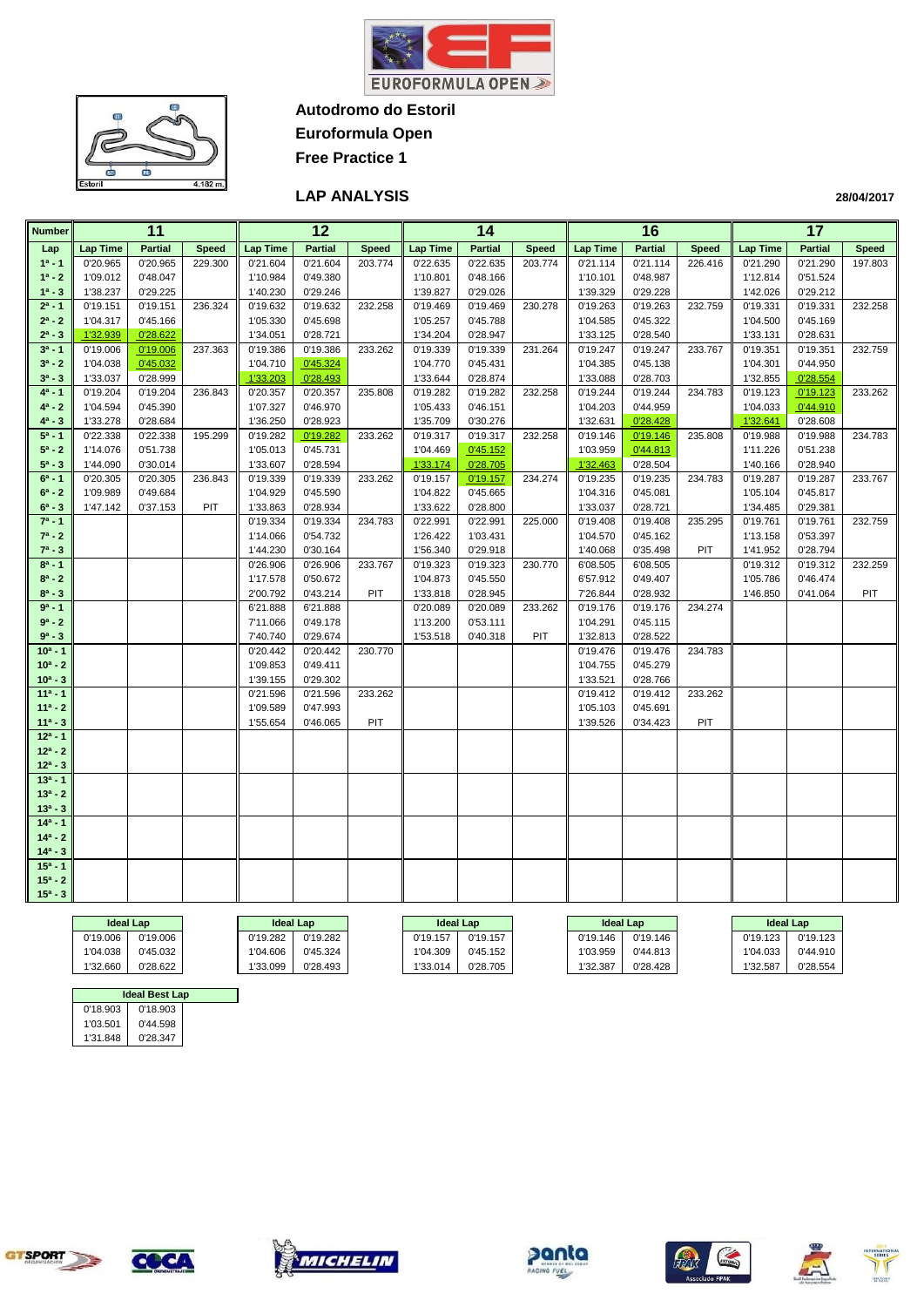



**Euroformula Open Free Practice 1**

#### **LAP ANALYSIS**

| <b>Number</b> |                  | 18             |              |                  | 19<br>20<br>22<br>24 |              |                  |                |              |                  |                |              |          |                  |              |
|---------------|------------------|----------------|--------------|------------------|----------------------|--------------|------------------|----------------|--------------|------------------|----------------|--------------|----------|------------------|--------------|
| Lap           | <b>Lap Time</b>  | <b>Partial</b> | <b>Speed</b> | <b>Lap Time</b>  | <b>Partial</b>       | <b>Speed</b> | <b>Lap Time</b>  | <b>Partial</b> | <b>Speed</b> | <b>Lap Time</b>  | <b>Partial</b> | <b>Speed</b> | Lap Time | <b>Partial</b>   | <b>Speed</b> |
| $1^a - 1$     | 0'21.037         | 0'21.037       | 223.603      | 0'20.039         | 0'20.039             | 229.788      | 0'21.612         | 0'21.612       | 217.304      | 0'20.020         | 0'20.020       | 228.814      | 0'21.173 | 0'21.173         | 183.051      |
| $1^a - 2$     | 1'08.896         | 0'47.859       |              | 1'07.164         | 0'47.125             |              | 1'10.234         | 0'48.622       |              | 1'07.372         | 0'47.352       |              | 1'10.662 | 0'49.489         |              |
| $1^a - 3$     | 1'38.309         | 0'29.413       |              | 1'36.195         | 0'29.031             |              | 1'39.845         | 0'29.611       |              | 1'36.833         | 0'29.461       |              | 1'42.039 | 0'31.377         |              |
| $2^a - 1$     | 0'19.516         | 0'19.516       | 232.258      | 0'19.500         | 0'19.500             | 233.767      | 0'19.812         | 0'19.812       | 232.759      | 0'19.594         | 0'19.594       | 230.770      | 0'19.219 | 0'19.219         | 233.262      |
| $2^a - 2$     | 1'04.968         | 0'45.452       |              | 1'04.927         | 0'45.427             |              | 1'06.116         | 0'46.304       |              | 1'05.701         | 0'46.107       |              | 1'04.004 | 0'44.785         |              |
| $2^a - 3$     | 1'33.676         | 0'28.708       |              | 1'33.659         | 0'28.732             |              | 1'35.550         | 0'29.434       |              | 1'34.854         | 0'29.153       |              | 1'32.678 | 0'28.674         |              |
| $3^a - 1$     | 0'19.111         | 0'19.111       | 235.295      | 0'19.176         | 0'19.176             | 233.767      | 0'19.433         | 0'19.433       | 234.274      | 0'19.519         | 0'19.519       | 231.760      | 0'19.063 | 0'19.063         | 233.767      |
| $3^a - 2$     | 1'04.526         | 0'45.415       |              | 1'04.471         | 0'45.295             |              | 1'05.497         | 0'46.064       |              | 1'06.001         | 0'46.482       |              | 1'03.661 | 0'44.598         |              |
| $3^a - 3$     | 1'33.215         | 0'28.689       |              | 1'33.135         | 0'28.664             |              | 1'34.507         | 0'29.010       |              | 1'35.323         | 0'29.322       |              | 1'32.083 | 0'28.422         |              |
| $4^a - 1$     | 0'19.175         | 0'19.175       | 235.808      | 0'19.287         | 0'19.287             | 234.274      | 0'19.395         | 0'19.395       | 233.262      | 0'19.529         | 0'19.529       | 231.264      | 0'18.903 | 0'18.903         | 234.783      |
| $4^a - 2$     | 1'11.678         | 0'52.503       |              | 1'04.425         | 0'45.138             |              | 1'05.181         | 0'45.786       |              | 1'05.775         | 0'46.246       |              | 1'05.245 | 0'46.342         |              |
| $4^a - 3$     | 1'40.518         | 0'28.840       |              | 1'33.091         | 0'28.666             |              | 1'34.316         | 0'29.135       |              | 1'34.913         | 0'29.138       |              | 1'34.320 | 0'29.075         |              |
| $5^a - 1$     | 0'19.134         | 0'19.134       | 235.808      | 0'19.352         | 0'19.352             | 234.274      | 0'19.343         | 0'19.343       | 234.274      | 0'19.362         | 0'19.362       | 231.264      | 0'19.202 | 0'19.202         | 234.274      |
| $5^a - 2$     | 1'04.528         | 0'45.394       |              | 1'04.547         | 0'45.195             |              | 1'05.018         | 0'45.675       |              | 1'07.721         | 0'48.359       |              | 1'04.249 | 0'45.047         |              |
| $5^a - 3$     | 1'33.040         | 0'28.512       |              | 1'33.646         | 0'29.099             |              | 1'34.773         | 0'29.755       |              | 1'39.682         | 0'31.961       |              | 1'32.657 | 0'28.408         |              |
| $6^a - 1$     | 0'19.235         | 0'19.235       | 235.808      | 0'19.892         | 0'19.892             | 235.808      | 0'19.377         | 0'19.377       | 234.274      | 0'19.417         | 0'19.417       | 231.264      | 0'19.107 | 0'19.107         | 234.783      |
| $6^a - 2$     | 1'04.689         | 0'45.454       |              | 1'06.414         | 0'46.522             |              | 1'05.640         | 0'46.263       |              | 1'05.537         | 0'46.120       |              | 1'04.292 | 0'45.185         |              |
| $6^a - 3$     | 1'33.265         | 0'28.576       |              | 1'49.393         | 0'42.979             | PIT          | 1'35.038         | 0'29.398       |              | 1'34.451         | 0'28.914       |              | 1'39.971 | 0'35.679         | <b>PIT</b>   |
| $7^a - 1$     | 0'19.270         | 0'19.270       | 235.295      |                  |                      |              | 0'19.399         | 0'19.399       | 234.274      | 0'19.398         | 0'19.398       | 232.259      | 3'21.654 | 3'21.654         |              |
| $7^a - 2$     | 1'04.684         | 0'45.414       |              |                  |                      |              | 1'05.314         | 0'45.915       |              | 1'05.455         | 0'46.057       |              | 4'08.390 | 0'46.736         |              |
| $7^a - 3$     | 1'45.522         | 0'40.838       | PIT          |                  |                      |              | 1'35.081         | 0'29.767       |              | 1'34.402         | 0'28.947       |              | 4'37.104 | 0'28.714         |              |
| $8^a - 1$     |                  |                |              |                  |                      |              | 0'21.902         | 0'21.902       | 234.274      | 0'19.634         | 0'19.634       | 232.759      | 0'19.156 | 0'19.156         | 233.262      |
| $8^a - 2$     |                  |                |              |                  |                      |              | 1'14.209         | 0'52.307       |              | 1'10.405         | 0'50.771       |              | 1'04.337 | 0'45.181         |              |
| $8^a - 3$     |                  |                |              |                  |                      |              | 1'55.750         | 0'41.541       | PIT          | 1'55.015         | 0'44.610       | PIT          | 1'32.912 | 0'28.575         |              |
| $9a - 1$      |                  |                |              |                  |                      |              | 13'36.175        | 13'36.175      |              | 6'09.429         | 6'09.429       |              | 0'20.584 | 0'20.584         | 234.274      |
| $9^a - 2$     |                  |                |              |                  |                      |              | 14'32.608        | 0'56.433       |              | 6'58.410         | 0'48.981       |              | 1'11.064 | 0'50.480         |              |
| $9^a - 3$     |                  |                |              |                  |                      |              | 15'04.789        | 0'32.181       |              | 7'29.533         | 0'31.123       |              | 1'47.828 | 0'36.764         | PIT          |
| $10a - 1$     |                  |                |              |                  |                      |              | 0'22.744         | 0'22.744       | 214.286      | 0'20.416         | 0'20.416       | 214.286      |          |                  |              |
| $10^a - 2$    |                  |                |              |                  |                      |              | 1'13.533         | 0'50.789       |              | 1'06.860         | 0'46.444       |              |          |                  |              |
| $10^a - 3$    |                  |                |              |                  |                      |              | 1'45.636         | 0'32.103       |              | 1'35.685         | 0'28.825       |              |          |                  |              |
| $11a - 1$     |                  |                |              |                  |                      |              | 0'23.922         | 0'23.922       | 193.203      | 0'19.502         | 0'19.502       | 231.760      |          |                  |              |
| $11a - 2$     |                  |                |              |                  |                      |              | 1'12.175         | 0'48.253       |              | 1'05.705         | 0'46.203       |              |          |                  |              |
| $11a - 3$     |                  |                |              |                  |                      |              | 1'42.503         | 0'30.328       |              | 1'37.006         | 0'31.301       |              |          |                  |              |
| $12^a - 1$    |                  |                |              |                  |                      |              | 0'19.860         | 0'19.860       | 231.760      | 0'20.686         | 0'20.686       | 230.770      |          |                  |              |
| $12^a - 2$    |                  |                |              |                  |                      |              | 1'06.522         | 0'46.662       |              | 1'12.862         | 0'52.176       |              |          |                  |              |
| $12^a - 3$    |                  |                |              |                  |                      |              | 1'36.267         | 0'29.745       |              | 1'43.628         | 0'30.766       |              |          |                  |              |
| $13a - 1$     |                  |                |              |                  |                      |              | 0'19.698         | 0'19.698       | 232.259      | 0'19.486         | 0'19.486       | 230.770      |          |                  |              |
| $13^a - 2$    |                  |                |              |                  |                      |              | 1'05.864         | 0'46.166       |              | 1'28.652         | 1'09.166       |              |          |                  |              |
| $13^a - 3$    |                  |                |              |                  |                      |              | 1'35.310         | 0'29.446       |              | 2'12.867         | 0'44.215       | <b>PIT</b>   |          |                  |              |
| $14a - 1$     |                  |                |              |                  |                      |              | 0'19.399         | 0'19.399       | 231.264      |                  |                |              |          |                  |              |
| $14a - 2$     |                  |                |              |                  |                      |              | 1'05.464         | 0'46.065       |              |                  |                |              |          |                  |              |
| $14^a - 3$    |                  |                |              |                  |                      |              | 1'34.825         | 0'29.361       |              |                  |                |              |          |                  |              |
| $15a - 1$     |                  |                |              |                  |                      |              | 0'19.617         | 0'19.617       | 231.760      |                  |                |              |          |                  |              |
| $15^a - 2$    |                  |                |              |                  |                      |              | 1'06.012         | 0'46.395       |              |                  |                |              |          |                  |              |
| $15^a - 3$    |                  |                |              |                  |                      |              | 1'45.026         | 0'39.014       | PIT          |                  |                |              |          |                  |              |
|               | <b>Ideal Lap</b> |                |              | <b>Ideal Lap</b> |                      |              | <b>Ideal Lap</b> |                |              | <b>Ideal Lap</b> |                |              |          | <b>Ideal Lap</b> |              |
|               |                  |                |              |                  |                      |              |                  |                |              |                  |                |              |          |                  |              |

| <b>Ideal Lap</b>     |          | Ideal Lap | Ideal Lap |          | <b>Ideal Lap</b> |          | <b>Ideal Lap</b> |          |
|----------------------|----------|-----------|-----------|----------|------------------|----------|------------------|----------|
| 0'19.111<br>0'19.111 | 0'19.176 | 0'19.176  | 0'19.343  | 0'19.343 | 0'19.362         | 0'19.362 | 0'18.903         | 0'18.903 |
| 1'04.505<br>0'45.394 | 1'04.314 | 0'45.138  | 1'05.018  | 0'45.675 | 1'05.419         | 0'46.057 | 1'03.50'         | 0'44.598 |
| 1'33.017<br>0'28.512 | 1'32.978 | 0'28.664  | 1'34.028  | 0'29.010 | 1'34.244         | 0'28.825 | 1'31.909         | 0'28.408 |

| <b>Ideal Best Lap</b> |          |  |  |  |  |  |  |  |  |  |
|-----------------------|----------|--|--|--|--|--|--|--|--|--|
| 0'18.903              | 0'18.903 |  |  |  |  |  |  |  |  |  |
| 1'03.501              | 0'44.598 |  |  |  |  |  |  |  |  |  |
| 1'31.848<br>0'28.347  |          |  |  |  |  |  |  |  |  |  |









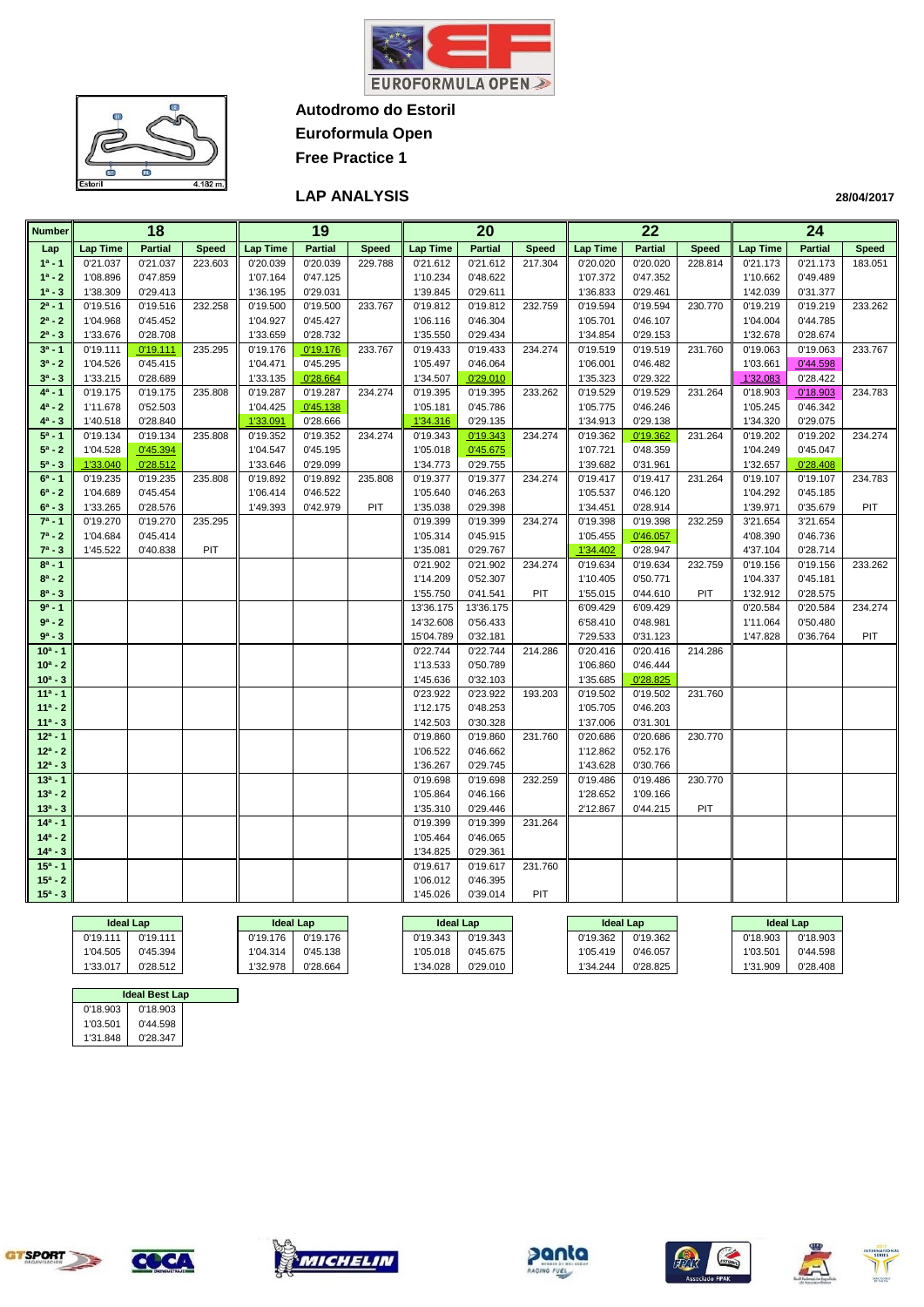



**Euroformula Open**

**Free Practice 1**

#### **LAP ANALYSIS**

| <b>Number</b> | 34<br>42         |                |              |                  | 43             |              | 44               |                |              |                  |                |              |
|---------------|------------------|----------------|--------------|------------------|----------------|--------------|------------------|----------------|--------------|------------------|----------------|--------------|
| Lap           | <b>Lap Time</b>  | <b>Partial</b> | <b>Speed</b> | <b>Lap Time</b>  | <b>Partial</b> | <b>Speed</b> | <b>Lap Time</b>  | <b>Partial</b> | <b>Speed</b> | <b>Lap Time</b>  | <b>Partial</b> | <b>Speed</b> |
| $1a - 1$      | 0'22.449         | 0'22.449       | 183.362      | 0'21.140         | 0'21.140       | 216.868      | 0'22.486         | 0'22.486       | 216.868      | 0'21.130         | 0'21.130       | 196.008      |
| $1^a - 2$     | 1'12.988         | 0'50.539       |              | 1'09.579         | 0'48.439       |              | 1'09.682         | 0'47.196       |              | 1'08.882         | 0'47.752       |              |
| $1^a - 3$     | 1'42.469         | 0'29.481       |              | 1'39.658         | 0'30.079       |              | 1'39.631         | 0'29.949       |              | 1'37.927         | 0'29.045       |              |
| $2^a - 1$     | 0'19.494         | 0'19.494       | 232.259      | 0'19.968         | 0'19.968       | 232.259      | 0'19.224         | 0'19.224       | 233.767      | 0'19.496         | 0'19.496       | 230.278      |
| $2^a - 2$     | 1'05.444         | 0'45.950       |              | 1'08.585         | 0'48.617       |              | 1'04.910         | 0'45.686       |              | 1'05.566         | 0'46.070       |              |
| $2^a - 3$     | 1'34.413         | 0'28.969       |              | 1'38.276         | 0'29.691       |              | 1'33.814         | 0'28.904       |              | 1'34.592         | 0'29.026       |              |
| $3^a - 1$     | 0'19.388         | 0'19.388       | 232.259      | 0'19.438         | 0'19.438       | 232.759      | 0'19.239         | 0'19.239       | 234.274      | 0'19.435         | 0'19.435       | 232.759      |
| $3^a - 2$     | 1'05.052         | 0'45.664       |              | 1'05.328         | 0'45.890       |              | 1'04.705         | 0'45.466       |              | 1'05.626         | 0'46.191       |              |
| $3^{a} - 3$   | 1'34.097         | 0'29.045       |              | 1'34.589         | 0'29.261       |              | 1'33.512         | 0'28.807       |              | 1'34.605         | 0'28.979       |              |
| $4^a - 1$     | 0'19.295         | 0'19.295       | 232.258      | 0'20.789         | 0'20.789       | 232.259      | 0'19.149         | 0'19.149       | 235.808      | 0'19.264         | 0'19.264       | 233.262      |
| $4^a - 2$     | 1'04.936         | 0'45.641       |              | 1'13.525         | 0'52.736       |              | 1'04.598         | 0'45.449       |              | 1'04.942         | 0'45.678       |              |
| $4^a - 3$     | 1'33.740         | 0'28.804       |              | 1'43.347         | 0'29.822       |              | 1'33.377         | 0'28.779       |              | 1'33.894         | 0'28.952       |              |
| $5^a - 1$     | 0'19.435         | 0'19.435       | 232.259      | 0'19.445         | 0'19.445       | 233.262      | 0'20.276         | 0'20.276       | 234.274      | 0'19.388         | 0'19.388       | 232.759      |
| $5^a - 2$     | 1'04.924         | 0'45.489       |              | 1'05.008         | 0'45.563       |              | 1'12.321         | 0'52.045       |              | 1'05.151         | 0'45.763       |              |
| $5^a - 3$     | 1'33.714         | 0'28.790       |              | 1'34.216         | 0'29.208       |              | 1'41.886         | 0'29.565       |              | 1'34.480         | 0'29.329       |              |
| $6^a - 1$     | 0'19.299         | 0'19.299       | 233.767      | 0'20.553         | 0'20.553       | 223.141      | 0'19.275         | 0'19.275       | 234.783      | 0'19.355         | 0'19.355       | 234.274      |
| $6^a - 2$     | 1'04.541         | 0'45.242       |              | 1'07.821         | 0'47.268       |              | 1'04.870         | 0'45.595       |              | 1'05.310         | 0'45.955       |              |
| $6^a - 3$     | 1'33.158         | 0'28.617       |              | 1'46.708         | 0'38.887       | PIT          | 1'33.682         | 0'28.812       |              | 1'34.275         | 0'28.965       |              |
| $7^a - 1$     | 0'19.367         | 0'19.367       | 232.259      | 8'47.875         | 8'47.875       |              | 0'19.220         | 0'19.220       | 235.295      | 0'20.399         | 0'20.399       | 233.767      |
| $7^a - 2$     | 1'07.826         | 0'48.459       |              | 9'37.684         | 0'49.809       |              | 1'05.295         | 0'46.075       |              | 1'07.352         | 0'46.953       |              |
| $7^a - 3$     | 1'46.177         | 0'38.351       | PIT          | 10'07.363        | 0'29.679       |              | 1'39.214         | 0'33.919       | PIT          | 1'36.528         | 0'29.176       |              |
| $8^a - 1$     | 5'49.245         | 5'49.245       |              | 0'19.532         | 0'19.532       | 231.760      |                  |                |              | 0'19.474         | 0'19.474       | 233.767      |
| $8^a - 2$     | 6'36.281         | 0'47.036       |              | 1'04.923         | 0'45.391       |              |                  |                |              | 1'05.331         | 0'45.857       |              |
| $8^a - 3$     | 7'05.257         | 0'28.976       |              | 1'33.858         | 0'28.935       |              |                  |                |              | 1'34.412         | 0'29.081       |              |
| $9a - 1$      | 0'19.463         | 0'19.463       | 229.788      | 0'19.457         | 0'19.457       | 234.274      |                  |                |              | 0'19.477         | 0'19.477       | 233.262      |
| $9a - 2$      | 1'04.892         | 0'45.429       |              | 1'07.306         | 0'47.849       |              |                  |                |              | 1'05.663         | 0'46.186       |              |
| $9^a - 3$     | 1'33.735         | 0'28.843       |              | 1'47.459         | 0'40.153       | PIT          |                  |                |              | 1'40.584         | 0'34.921       | PIT          |
| $10a - 1$     | 0'19.465         | 0'19.465       | 230.278      |                  |                |              |                  |                |              |                  |                |              |
| $10^a - 2$    | 1'04.875         | 0'45.410       |              |                  |                |              |                  |                |              |                  |                |              |
| $10^a - 3$    | 1'33.543         | 0'28.668       |              |                  |                |              |                  |                |              |                  |                |              |
| $11a - 1$     | 0'19.623         | 0'19.623       | 231.264      |                  |                |              |                  |                |              |                  |                |              |
| $11a - 2$     | 1'06.665         | 0'47.042       |              |                  |                |              |                  |                |              |                  |                |              |
| $11a - 3$     | 1'44.577         | 0'37.912       | PIT          |                  |                |              |                  |                |              |                  |                |              |
| $12a - 1$     |                  |                |              |                  |                |              |                  |                |              |                  |                |              |
| $12a - 2$     |                  |                |              |                  |                |              |                  |                |              |                  |                |              |
| $12^a - 3$    |                  |                |              |                  |                |              |                  |                |              |                  |                |              |
| $13a - 1$     |                  |                |              |                  |                |              |                  |                |              |                  |                |              |
| $13a - 2$     |                  |                |              |                  |                |              |                  |                |              |                  |                |              |
| $13^a - 3$    |                  |                |              |                  |                |              |                  |                |              |                  |                |              |
| $14a - 1$     |                  |                |              |                  |                |              |                  |                |              |                  |                |              |
| $14a - 2$     |                  |                |              |                  |                |              |                  |                |              |                  |                |              |
| $14^a - 3$    |                  |                |              |                  |                |              |                  |                |              |                  |                |              |
| $15a - 1$     |                  |                |              |                  |                |              |                  |                |              |                  |                |              |
| $15a - 2$     |                  |                |              |                  |                |              |                  |                |              |                  |                |              |
| $15^a - 3$    |                  |                |              |                  |                |              |                  |                |              |                  |                |              |
|               |                  |                |              |                  |                |              |                  |                |              |                  |                |              |
|               | <b>Ideal Lap</b> |                |              | <b>Ideal Lap</b> |                |              | <b>Ideal Lap</b> |                |              | <b>Ideal Lap</b> |                |              |
|               | 0'19.295         | 0'19.295       |              | 0'19.438         | 0'19.438       |              | 0'19.149         | 0'19.149       |              | 0'19.264         | 0'19.264       |              |
|               | 1'04.537         | 0'45.242       |              | 1'04.829         | 0'45.391       |              | 1'04.598         | 0'45.449       |              | 1'04.942         | 0'45.678       |              |

1'33.154 | 0'28.617 | 1'33.764 | 0'28.935 | 1'33.377 | 0'28.779 | 1'33.894 | 0'28.952

| <b>Ideal Best Lap</b> |  |  |  |  |  |  |  |  |  |  |
|-----------------------|--|--|--|--|--|--|--|--|--|--|
| 0'18.903              |  |  |  |  |  |  |  |  |  |  |
| 0'44.598              |  |  |  |  |  |  |  |  |  |  |
| 0'28.347              |  |  |  |  |  |  |  |  |  |  |
|                       |  |  |  |  |  |  |  |  |  |  |









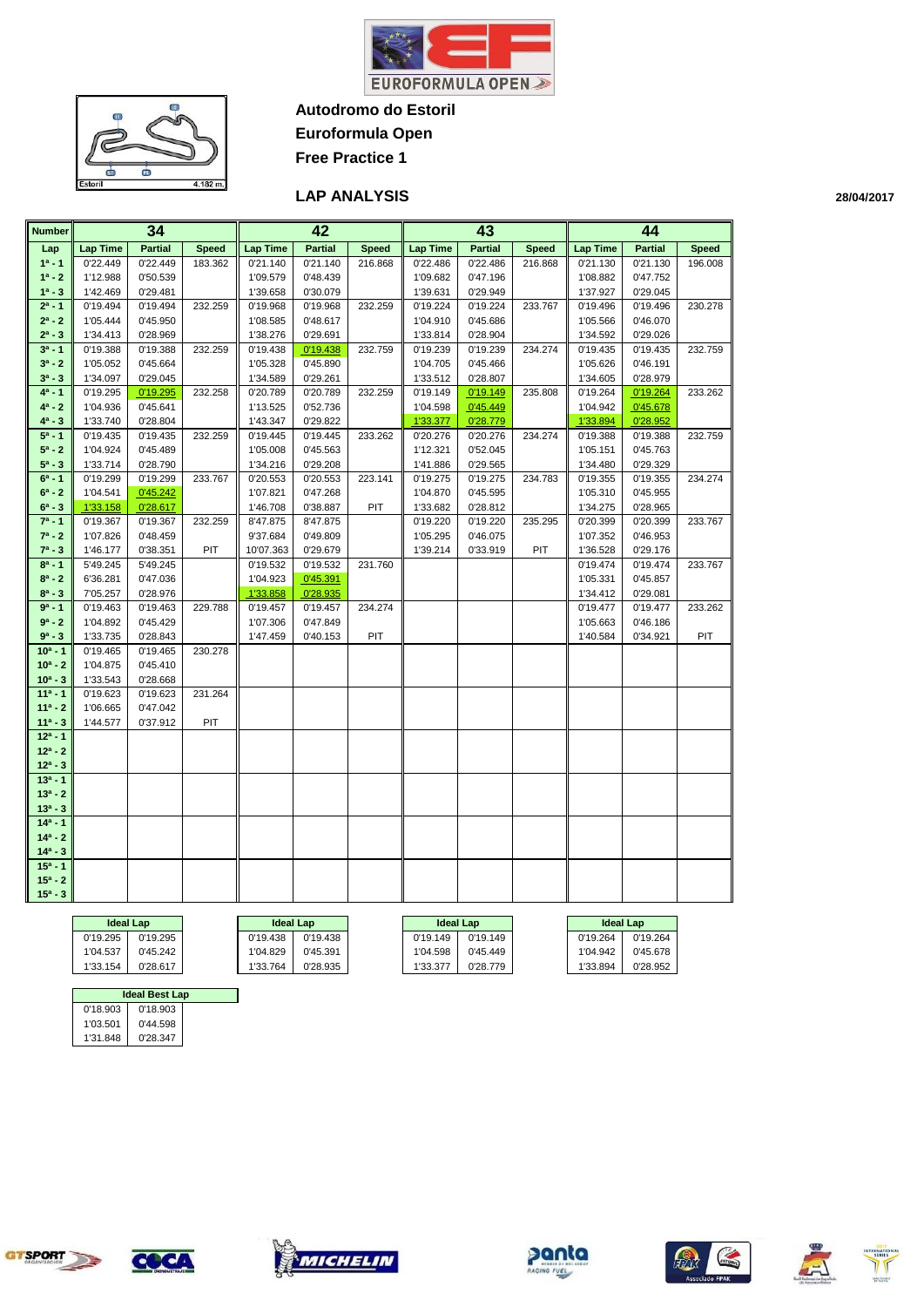



## **Best Sectors Results**

|              | Sector - 1                    | Sector - 3<br>Sector - 2                            |                                  |             |                | Ideal Lap vs Best Lap     |                         |          |                |  |  |  |
|--------------|-------------------------------|-----------------------------------------------------|----------------------------------|-------------|----------------|---------------------------|-------------------------|----------|----------------|--|--|--|
|              | Ord. Nº Driver                | Time Nº Driver                                      | Time Nº Driver                   | <u>Time</u> |                | Ord. Nº Driver            | Ideal Lap Best Lap Ord. |          |                |  |  |  |
|              | 24 Ameya Vaidyanathan         | 18.903 24 Ameya Vaidyanathan                        | 44.598 10 Harrison Scott         | 28.347      |                | 24 Ameya Vaidyanathan     | 1'31.909                | 1'32.083 |                |  |  |  |
| 2.           | <b>11 Alexs Karkosik</b>      | 19.006 16 Nikita Troitskiy                          | 44.813 24 Ameya Vaidyanathan     | 28.408      | $\mathbf{2}$   | 2 Thiago Vivacqua         | 1'32.319                | 1'32.338 | $\mathbf{2}$   |  |  |  |
| 3            | 2 Thiago Vivacqua             | 19.067 2 Thiago Vivacqua                            | 44.838 2 Thiago Vivacqua         | 28.414      | 3              | 16 Nikita Troitskiy       | 1'32.387                | 1'32.463 | 3              |  |  |  |
| 4            | Petru Florescu                | 19.095 17 Devlin De Francesco                       | 44.910 16 Nikita Troitskiy       | 28.428      | 4              | <b>10 Harrison Scott</b>  | 1'32.401                | 1'32.467 | 4              |  |  |  |
| 5            | 18 Jannes Fittje              | 19.111 10 Harrison Scott                            | 44.924 12 Christian Hahn         | 28.493      | 5.             | 17 Devlin De Francesco    | 1'32.587                | 1'32.641 | 5              |  |  |  |
| 6.           | <b>17 Devlin De Francesco</b> | Petru Florescu<br>$19.123$ 1                        | 45.006 1 Petru Florescu          | 28.494      | 6              | Petru Florescu<br>1.      | 1'32.595                | 1'32.840 | 6              |  |  |  |
| $\mathbf{7}$ | 10 Harrison Scott             | 19.130 11 Alexs Karkosik                            | 45.032 3 Simo Laaksonen          | 28.502      | $\overline{7}$ | <b>11 Alexs Karkosik</b>  | 1'32.660                | 1'32.939 | $\overline{7}$ |  |  |  |
| 8            | 16 Nikita Troitskiy           | Simo Laaksonen<br>19.146 3                          | 45.049 18 Jannes Fittje          | 28.512      | 8              | 3 Simo Laaksonen          | 1'32.815                | 1'32.984 | 8              |  |  |  |
| 9            | 43 Pedro Cardoso              | 19.149 19 Yan Leon Shlom                            | 45.138 17 Devlin De Francesco    | 28.554      | 9              | 19 Yan Leon Shlom         | 1'32.978                | 1'33.091 | 10             |  |  |  |
| 10           | 14 Tarun Reddy                | 19.157 14 Tarun Reddy                               | 45.152 34 Matheus Iorio          | 28.617      | 10             | 14 Tarun Reddy            | 1'33.014                | 1'33.174 | 12             |  |  |  |
| 11           | 19 Yan Leon Shlom             | 19.176 34 Matheus Iorio                             | 45.242 11 Alexs Karkosik         | 28.622      | 11             | 18 Jannes Fittje          | 1'33.017                | 1'33.040 | 9              |  |  |  |
| $12 \,$      | 8 Lodovico Laurini            | 19.206 12 Christian Hahn                            | 45.324 19 Yan Leon Shlom         | 28.664      | 12             | 12 Christian Hahn         | 1'33.099                | 1'33.203 | 13             |  |  |  |
| 13           | 3 Simo Laaksonen              | 19.264 42 Eliseo Martinez Meroño                    | 45.391 <b>14 Tarun Reddy</b>     | 28.705      | 13             | <b>34 Matheus lorio</b>   | 1'33.154                | 1'33.158 | 11             |  |  |  |
| 14           | 44 Javier Cobián              | 19.264 18 Jannes Fittje                             | 45.394 43 Pedro Cardoso          | 28.779      | 14             | 43 Pedro Cardoso          | 1'33.377                | 1'33.377 | 14             |  |  |  |
| 15           | 12 Christian Hahn             | 19.282 43 Pedro Cardoso                             | 45.449 22 Daniil Pronenko        | 28.825      | 15             | 42 Eliseo Martinez Meroño | 1'33.764                | 1'33.858 | 16             |  |  |  |
| 16           | <b>34 Matheus lorio</b>       | 19.295 8<br>Lodovico Laurini                        | 45.642 42 Eliseo Martinez Meroño | 28.935      | 16             | 8 Lodovico Laurini        | 1'33.848                | 1'33.848 | 15             |  |  |  |
| 17           | 20 Najiy Ayyad Razak          | 19.343 20 Najiy Ayyad Razak                         | 45.675 44 Javier Cobián          | 28.952      | 17             | 44 Javier Cobián          | 1'33.894                | 1'33.894 | 17             |  |  |  |
| 18           | 22 Daniil Pronenko            | 19.362 44 Javier Cobián                             | 45.678<br>8 Lodovico Laurini     | 29.000      | 18             | 20 Najiy Ayyad Razak      | 1'34.028                | 1'34.316 | 18             |  |  |  |
| 19           |                               | 42 Eliseo Martinez Meroño 19.438 22 Daniil Pronenko | 46.057 20 Najiy Ayyad Razak      | 29.010      | 19             | 22 Daniil Pronenko        | 1'34.244                | 1'34.402 | 19             |  |  |  |













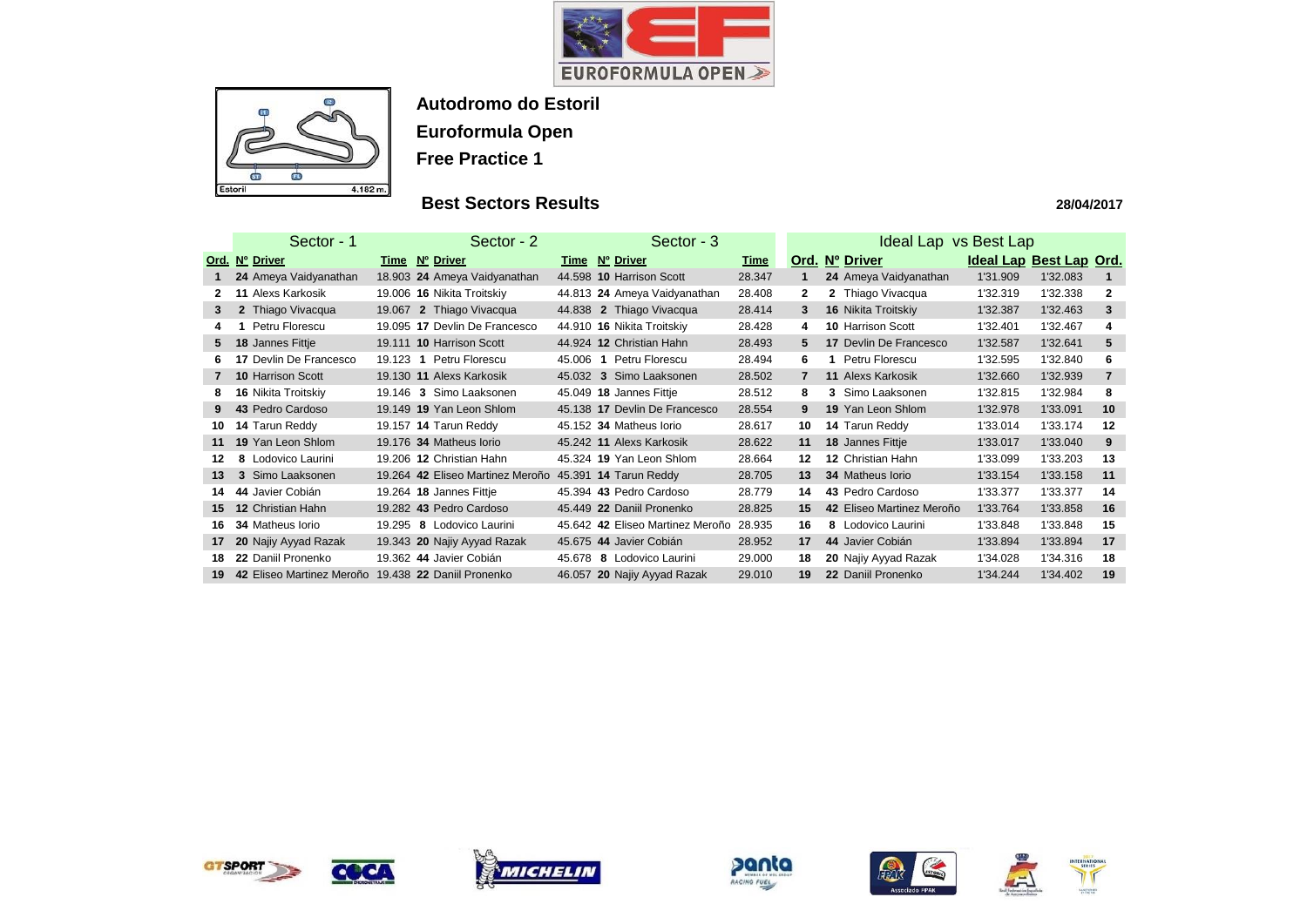



# **Best Top Speeds**

|                       |                                 |            |                        |            |      |                |                |             | <u>Top_1</u> |                 | <u>Top_2</u> |     | <u> Top_3</u> |            | <u>Top_4</u> |                  | <u>Top 5</u> |                       |         |
|-----------------------|---------------------------------|------------|------------------------|------------|------|----------------|----------------|-------------|--------------|-----------------|--------------|-----|---------------|------------|--------------|------------------|--------------|-----------------------|---------|
| <u>Ord.</u>           | <b>No</b><br><b>Entrant</b>     | Nat.       | <b>Driver</b>          | Nat.       | Cat. | Cla.           | <u>Chassis</u> | <u>Team</u> | <u>Km/h</u>  | Lap             | Km/h         | Lap | <u>Km/h</u>   | <b>Lap</b> | Km/h         | Lap              | <u>Km/h</u>  | Lap                   | Avg.    |
|                       | 8 RP Motorsport                 | <b>ITA</b> | Lodovico Laurini       | <b>ITA</b> | R.   |                | Dallara F312   |             | 237.885      | 10 <sup>1</sup> | 237.363      | 9   | 236.324       | 11         | 235.294      | 6                | 234.783      | 8                     | 236.330 |
| $\mathbf{2}^{\prime}$ | 2 Campos Racing                 | <b>ESP</b> | Thiago Vivacqua        | <b>BRA</b> |      |                | Dallara F312   |             | 237.363      | 5               | 237.363      | 6   | 236.842       |            | 235.808      |                  | 234.783      | 3                     | 236.432 |
| 3                     | 10 RP Motorsport                | <b>ITA</b> | <b>Harrison Scott</b>  | <b>GBR</b> |      |                | Dallara F312   |             | 237.363      | 6               | 236.842      | 5   | 234.273       | 3          | 234.273      | $\boldsymbol{4}$ | 227.848      | 2                     | 234.120 |
|                       | <b>RP Motorsport</b>            | <b>ITA</b> | Alexs Karkosik         | POL        | R.   |                | Dallara F312   |             | 237.363      |                 | 236.842      | 5   | 236.842       |            | 236.324      | 3                | 229.299      |                       | 235.334 |
| 5 <sup>5</sup>        | 12 Drivex School                | <b>ESP</b> | <b>Christian Hahn</b>  | <b>BRA</b> |      |                | Dallara F312   |             | 235.808      | 5               | 234.783      | 8   | 233.766       | 9          | 233.261      | 6                | 233.261      | $\boldsymbol{\Delta}$ | 234.176 |
| 6                     | 16 Drivex School                | <b>ESP</b> | Nikita Troitskiy       | <b>RUS</b> | R    | 3 <sup>o</sup> | Dallara F312   |             | 235.808      | 6               | 235.294      | 8   | 234.783       | 5          | 234.783      |                  | 234.783      |                       | 235.090 |
|                       | 18 Fortec Motorsports           | <b>GBR</b> | Jannes Fittje          | <b>DEU</b> | R.   | 4º             | Dallara F312   |             | 235.808      | 5               | 235.808      | 6   | 235.808       |            | 235.294      | $\Delta$         | 235.294      | 8                     | 235.602 |
| 8                     | <b>Fortec Motorsports</b><br>19 | <b>GBR</b> | Yan Leon Shlom         | <b>RUS</b> | R    | 5°             | Dallara F312   |             | 235.808      |                 | 234.273      | 5   | 234.273       | 6          | 233.766      | 3                | 233.766      | 4                     | 234.377 |
| 9                     | <b>RACE</b><br>43               | <b>ESP</b> | Pedro Cardoso          | <b>BRA</b> |      |                | Dallara F312   |             | 235.808      | 5               | 235.294      | 8   | 234.783       |            | 234.273      |                  | 234.273      | 6                     | 234.886 |
| 10.                   | 17 Carlin Motorsport            | <b>GBR</b> | Devlin De Francesco    | CAN/ITA    | R    | 60             | Dallara F312   |             | 234.783      | 6               | 233.766      |     | 233.261       | .h         | 232.759      |                  | 232.759      | 8                     | 233.465 |
| 11                    | 24 Carlin Motorsport            | <b>GBR</b> | Ameya Vaidyanathan     | <b>IND</b> |      |                | Dallara F312   |             | 234.783      | 5               | 234.783      |     | 234.273       | 6          | 234.273      | 10               | 233.766      | 4                     | 234.376 |
| 12.                   | Campos Racing<br>3              | <b>ESP</b> | Simo Laaksonen         | <b>FIN</b> | R.   |                | Dallara F312   |             | 234.273      | 13              | 233.261      | 8   | 232.759       |            | 232.258      | 6                | 232.258      | 5                     | 232.962 |
| 13                    | 14 Carlin Motorsport            | <b>GBR</b> | <b>Tarun Reddy</b>     | <b>IND</b> | R.   | $8^{\circ}$    | Dallara F312   |             | 234.273      |                 | 233.261      | 10  | 232.258       | 5          | 232.258      | 6                | 231.263      | $\overline{4}$        | 232.663 |
| 14.                   | 20 Fortec Motorsports           | <b>GBR</b> | Najiy Ayyad Razak      | <b>MYS</b> | R.   | 9º             | Dallara F312   |             | 234.273      | 6               | 234.273      |     | 234.273       |            | 234.273      | 9                | 234.273      | 4                     | 234.273 |
| 15 <sup>1</sup>       | 42 RACE                         | <b>ESP</b> | Eliseo Martinez Meroño | <b>ESP</b> | R.   | $10^{\circ}$   | Dallara F312   |             | 234.273      | 10              | 233.261      | 6   | 232.759       |            | 232.258      |                  | 232.258      | 5                     | 232.962 |
| 16                    | 44 RACE                         | <b>ESP</b> | Javier Cobián          | <b>ESP</b> | R.   | 1º             | Dallara F312   |             | 234.273      |                 | 233.766      | 8   | 233.766       | 9          | 233.261      | 5                | 233.261      | 10                    | 233.666 |
| 17                    | 34 Campos Racing                | <b>ESP</b> | <b>Matheus lorio</b>   | <b>BRA</b> |      |                | Dallara F312   |             | 233.766      |                 | 232.258      | 3   | 232.258       | 4          | 232.258      | 6                | 232.258      | 8                     | 232.560 |
| 18                    | Campos Racing                   | <b>ESP</b> | Petru Florescu         | <b>ROU</b> | R.   | $12^{\circ}$   | Dallara F312   |             | 233.261      | 5               | 232.258      | 8   | 231.263       | 4          | 230.769      | 3                | 230.277      | 6                     | 231.566 |
| 19                    | 22 BVM Racing                   | <b>ITA</b> | Daniil Pronenko        | <b>RUS</b> |      |                | Dallara F312   |             | 232.759      | 9               | 232.258      | 8   | 231.760       |            | 231.760      | 12               | 231.263      | 5                     | 231.960 |













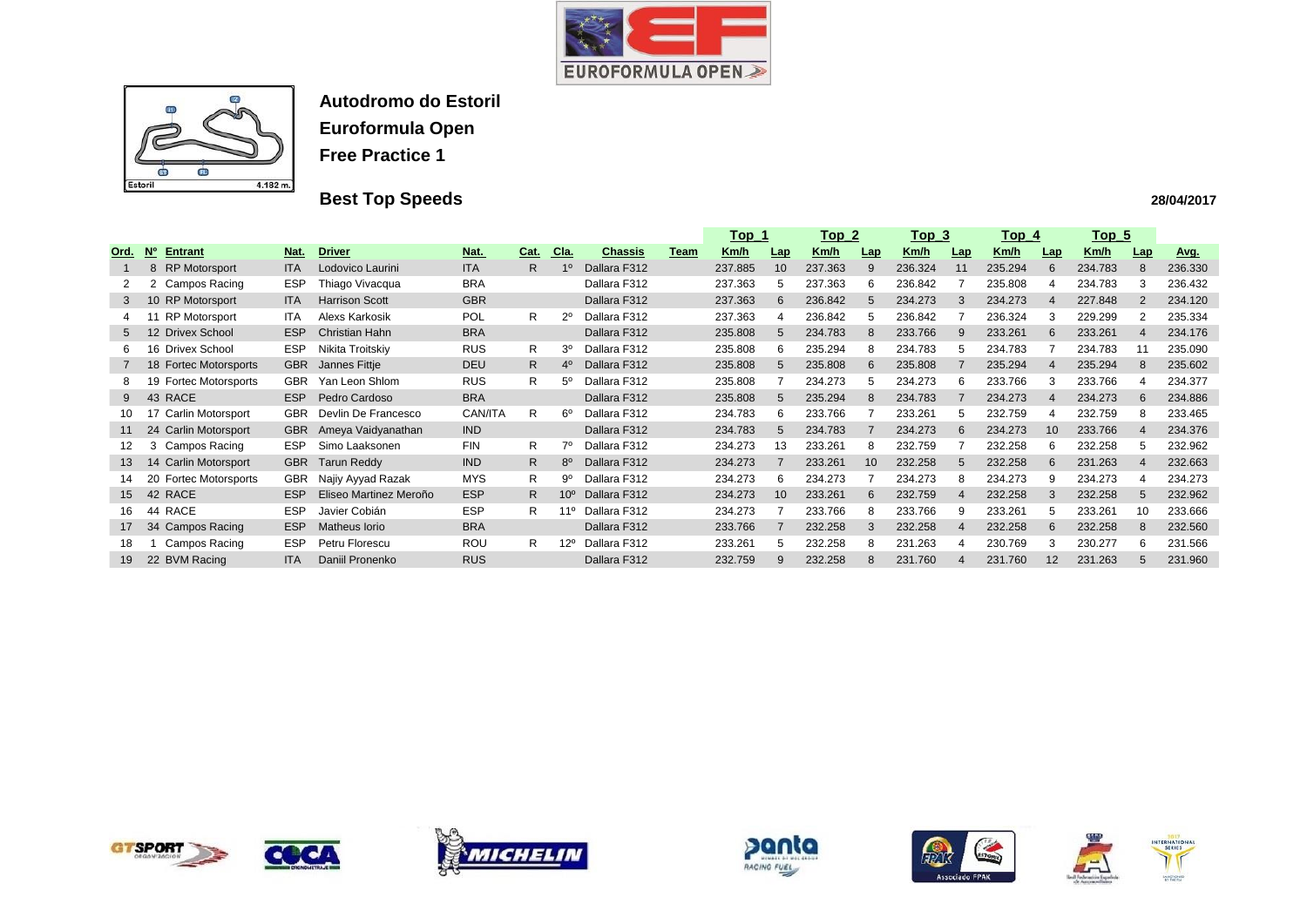



## **Fastest Lap Sequence**

| <b>Time of Day</b> | <b>Session Time</b> | $N^{\circ}$<br><b>Entrant</b>           | Nat.       | <b>Driver</b>          | Nat.       | Cat.         | <b>Chassis</b> | Team                      | Time     | Km/h    | Lap            |
|--------------------|---------------------|-----------------------------------------|------------|------------------------|------------|--------------|----------------|---------------------------|----------|---------|----------------|
| 9:44'13.295        | 3'27.043            | <b>Fortec Motorsports</b><br><b>20</b>  | <b>GBR</b> | Najiy Ayyad Razak      | <b>MYS</b> | R            | Dallara F312   | <b>Fortec Motorsports</b> | 1'39.845 | 150.786 | -2             |
| 9:45'48.990        | 5'02.593            | <b>Fortec Motorsports</b><br><b>20</b>  | <b>GBR</b> | Najiy Ayyad Razak      | <b>MYS</b> | R            | Dallara F312   | <b>Fortec Motorsports</b> | 1'35.550 | 157.564 | -3             |
| 9:47'23.459        | 6'37.100            | <b>Fortec Motorsports</b><br><b>20</b>  | <b>GBR</b> | Najiy Ayyad Razak      | <b>MYS</b> | R            | Dallara F312   | <b>Fortec Motorsports</b> | 1'34.507 | 159.302 | 4              |
| 9:48'57.708        | 8'11.416            | <b>Fortec Motorsports</b><br><b>20</b>  | <b>GBR</b> | Najiy Ayyad Razak      | MYS R      |              | Dallara F312   | <b>Fortec Motorsports</b> | 1'34.316 | 159.625 | -5             |
| 9:57'25.243        | 16'38.853           | 42 RACE                                 | <b>ESP</b> | Eliseo Martinez Meroño | <b>ESP</b> | $\mathsf{R}$ | Dallara F312   | Teo Martin Motorsport     | 1'34.216 | 159.795 | -6             |
| 9:59'55.667        | 19'09.320           | <b>Drivex School</b><br>12 <sup>2</sup> | <b>ESP</b> | Christian Hahn         | <b>BRA</b> |              | Dallara F312   | <b>Drivex School</b>      | 1'34.051 | 160.075 | -3             |
| 10:01'12.077       | 20'25.792           | Drivex School<br>16.                    | <b>ESP</b> | Nikita Troitskiy       | <b>RUS</b> | R            | Dallara F312   | <b>Drivex School</b>      | 1'33.125 | 161.667 | 3              |
| 10:02'45.214       | 21'58.880           | 16 Drivex School                        | <b>ESP</b> | Nikita Troitskiy       | <b>RUS</b> | R            | Dallara F312   | <b>Drivex School</b>      | 1'33.088 | 161.731 | $\overline{4}$ |
| 10:04'17.966       | 23'31.511           | Drivex School<br>16.                    | <b>ESP</b> | Nikita Troitskiy       | RUS R      |              | Dallara F312   | <b>Drivex School</b>      | 1'32.631 | 162.529 | -5             |
| 10:05'50.235       | 25'03.974           | <b>Drivex School</b><br>16.             | <b>ESP</b> | Nikita Troitskiy       | RUS R      |              | Dallara F312   | Drivex School             | 1'32.463 | 162.824 | - 6            |
| 10:07'02.105       | 26'15.763           | 24<br>Carlin Motorsport                 | <b>GBR</b> | Ameya Vaidyanathan     | IND.       |              | Dallara F312   | Carlin Motorsport         | 1'32.083 | 163.496 | 4              |



COCA